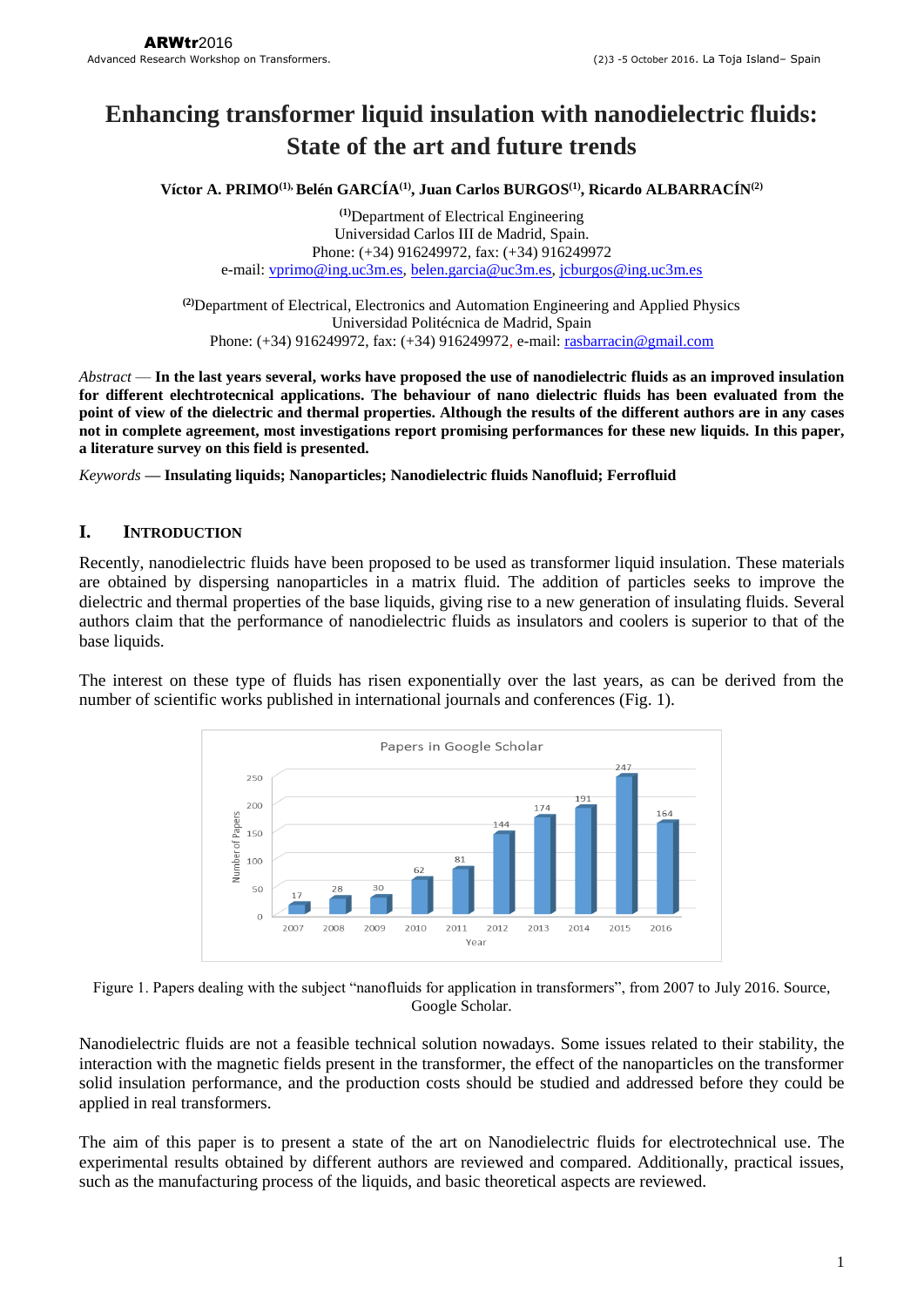## **II. MANUFACTURING OF NANODIELECTRICS FLUIDS.**

Although some companies, such as General Electric, have already registered patents related with the use of nanodielectric fluids in electric devices, those liquids are not commertially available nowadays. The investigations reported in literature are mostly based on fluids manufactured at laboratory scale. Dıfferent types of particles and base fluids have been proposed and tested to date. Nanofluids can be classified according to the type of nanoparticles disperssed in the base fluids, and by the base fluds used.

#### **2.1 Nanoparticles**

The selection of the nanoparticle is one of the most important issues when preparing a nanofluid. Nanoparticles can be categorized according to their conductivity into three groups [1]

- Conductive nanoparticles:  $Fe<sub>3</sub>O<sub>4</sub>$ ,  $Fe<sub>2</sub>O<sub>3</sub>$ ,  $ZnO$ ,...
- Semiconductive nanoparticles:  $TiO<sub>2</sub>, CuO, CuO<sub>2</sub>,...$
- Insulating nanoparticles:  $Al_2O_3$ ,  $SiO_2$ ,  $BN$ ,...

Works have been published dealing with fluids manufactured using different conductive, semiconductive and insulating particles, reporting positive effects for most of them. Sima explains in [2] that the physical phenomena that takes place when an insulating fluid doped with particles is subjected to an electric field is the same, independently of the particle nature. This finding could seem to contradict the traditional theory of liquid dielectric breakdown, which assumes that the contamination of an insulating fluid with conductive particles or impurities would lead to a degradation of its performance.

Sima [2] states that, under the effect of an electric field, the electrons in the nanoparticles are orientated in a direction opposite to that of the electric field, generating a positive and negative charge distribution on the surface of the conductor (Fig. 2).



Figure 2. Electric field lines after a uniform z-directed electric field is activated at  $t = 0$  around a Nanoparticle with radius R, permittivity  $ε_2$ , and conductivity  $σ_2$ . This nanoparticle is surrounded by transformer oil with permittivity  $ε1$  and conductivity  $\sigma_1$ . Taken from [2]

#### **2.2 Base Fluid**

The base fluid is the liquid in which the nanoparticles are dispersed. Although most of the works in the field of Nano-dielectric fluids are focused in mineral-oil based liquids, some investigations have also been reported on the use of natural ester or synthetic ester based nanofluids [3], [4] or [5]. Dombek in [6] compares the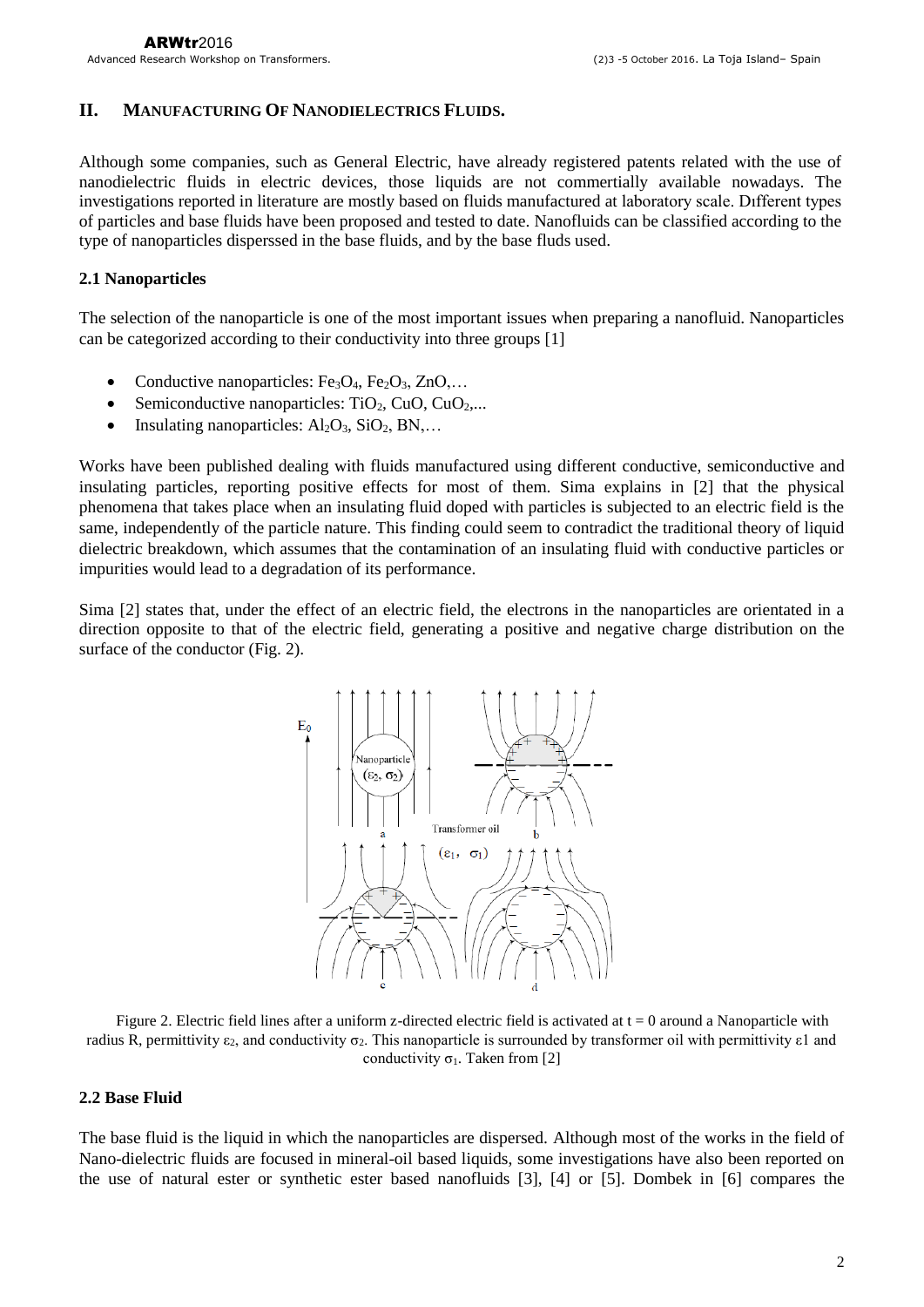enhancement in the thermal properties that can be achieved by adding nanoparticles to Mineral oil and Synthetic esters. Other authors as Wang [7] have also tested Natural-Ester based fluids.

The development of ester-based nanodielectric fluids could be an important area in the future, since the addition of nanoparticles can lead to an improvement of the cooling properties of the fluid, which are one of the weak points esters fluids.

#### **2.3 Manufacturing procedure**

In the vast majority of the cases, the nanoparticles to be dispersed in dielectric fluids are prepared outside the fluid or purchased to nanotechnology companies. This is known as a two-step manufacturing process. The particles are dispersed in the matrix fluid by sonication or magnetic stirring, being precise, in most cases, to add a surfactant to prevent particle agglomeration or sedimentation [6].

It must be also highlighted that appropriate health and safety measures must be implemented in the laboratories in order to manipulate the nanoparticles, being advisable to protect or isolate the workers from them to prevent their being breathed.

## **2.4 Stability**

One of the main problems when working with nanofluids, is to guarantee the stability of the nanoparticles dispersed in the oil in the long term. Nanofluids stabilities have been reported to go from a few weeks to several months. As mentioned before, it is common to use surfactants and dispersants to prevent the agglomeration of the nanoparticles by coating its surface with a layer of specific products. One of the major surfactants employed to this end is oleic acid [8], [9].

#### **III. THERMAL PROPERTIES**

Thermal properties are important for transformer oils, since, as it is well known, the oil also acts as a coolant in transformers. The main thermal properties of dielectric oil are the viscosity and the thermal conductivity of the fluid.

# **3.1 Thermal Conductivity**

Several researchers have reported experimental studies dealing with the thermal conductivity of nanofluids. In Yanijao Li's paper [10], three factors that influence the nanofluids' thermal conductivity are highlighted. These factors are the properties of the nanoparticles, the liquid matrix and the liquid-solid interface.

The influence of nanoparticles in the thermal conductivity of the nanofluid mainly depends on the effect of the volume fraction of particles, the thermal conductivity of the particles, their morphology and the Brownian motion. Many investigations have revealed a large increase on thermal conductivity as the volume fraction of nanoparticles rises. This improvement in some cases is not linear. This may be due to an organized structure in the solid-liquid interface.

The influence of the base liquid has been less studied than the influence of the nanoparticles concentration and type. It can be summarized that thermal conductivity experiments show an increase with increasing temperature and this in turn depends on the type of matrix liquid used.

Finally, the influence of the solid-liquid interface is one of the important factors affecting the thermal conductivity. Several studies claim that the interfacial layer between the nanoparticle and the fluid has a very important role in improving the thermal properties of nanofluids. According to Choi [11] in particles smaller than 10 nm, the nano-layer is more important than the nanoparticles used to manufacture the nanofluid.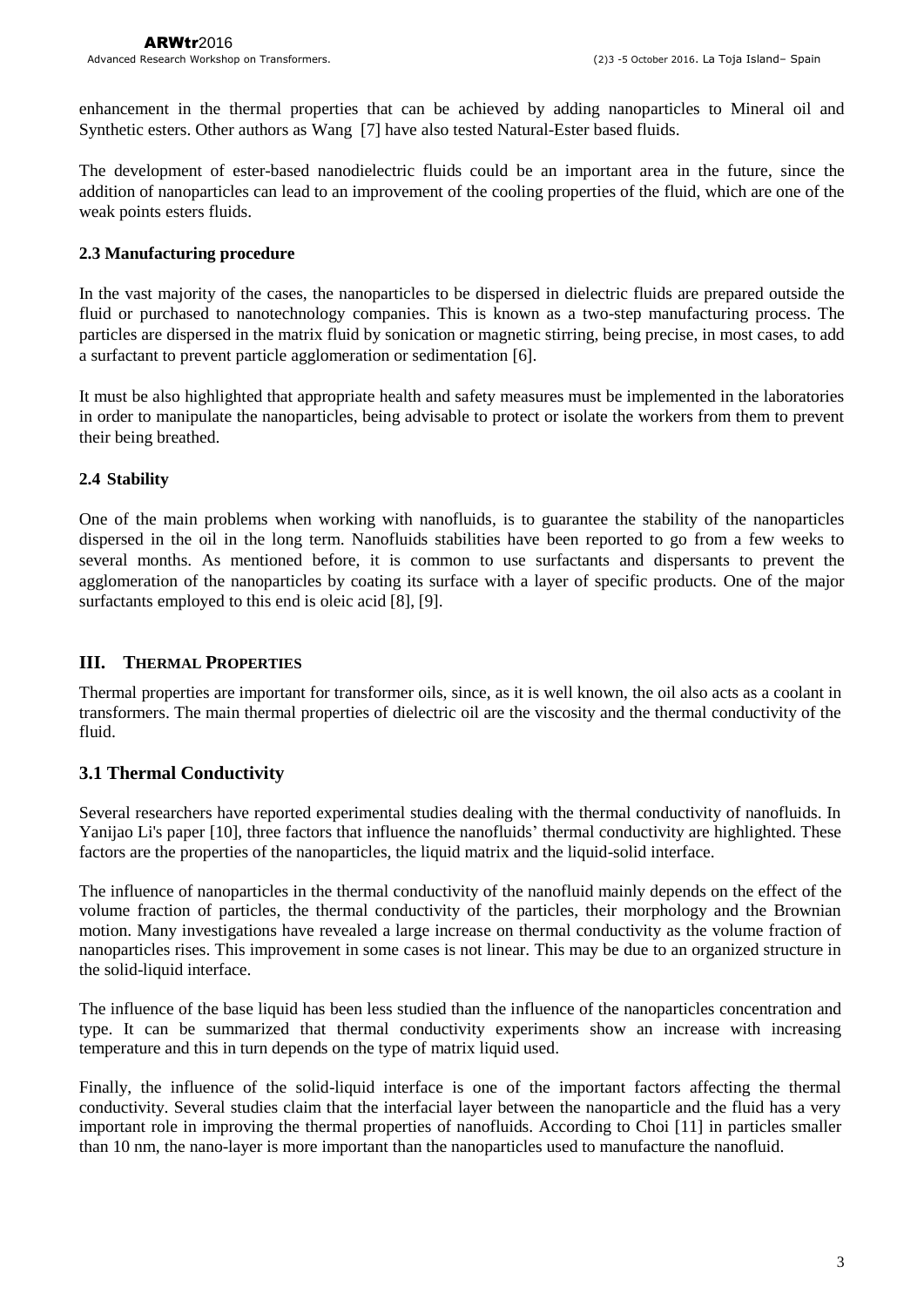Donbek [6] published an experimental study in which the thermal properties of different nanofluids were determined. Fig. 3 shows the increase of thermal conductivity of a mineral oil modified by nanoparticles  $TiO<sub>2</sub>$ and surfactant about mineral oil as a function of temperature.



Figure 3. Thermal conductivity coefficient of mineral oil and nanoliquids formed on its basis, as a function of temperature. Take from [6]

## **3.2 Viscosity**

The viscosity of nanofluids has been little studied, despite of being a thermal property as important as the thermal conductivity for the cooling performance of the fluids. The vast majority of studies are focused on the factors influencing the viscosity of those liquids, such as the concentration or size of nanoparticles and the temperature.

Li [12] showed that the viscosity of nanofluids decreases with increasing temperature and increases with the increase of the concentration of the nanoparticles, being much greater the effect of temperature.

Fig. 4, shows how viscosity of a mineral oil varies with the addition of several nanoparticles as a function of temperature. As can be seen the viscosity of all the included fluids decrease as temperature increase, but not a big variation is observed when the particles are added.



OMineral oil OMineral oil+C60 OMineral oil+SPAN OMineral oil+SPAN+TiO2

Figure 4. Viscosity of mineral oil and nanoliquids formed on its basis, as a function of temperature. Taken from [6]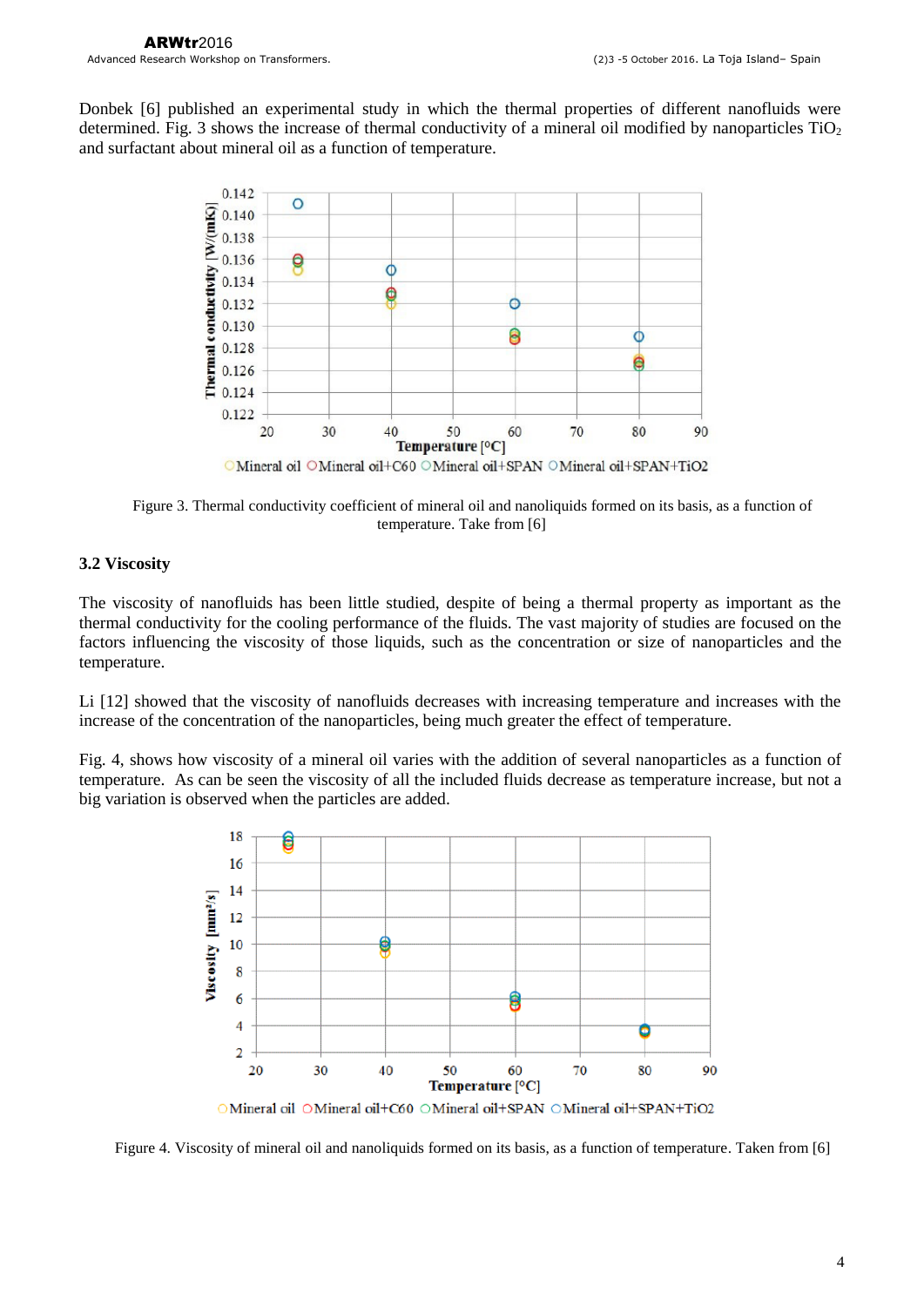#### **IV. DIELECTRIC PROPERTIES**

Several authors have tested the dielectric properties of nanofluids comparing them with those of base fluids. This section discusses the results obtained by the different authors:

#### **4.1 AC Breakdown Voltage**

AC Breakdown voltage has been measured on several nanodielectric fluids obtained by mixing mineral oil with insulating, semiconductive and conductive particles.

Table I compares the results reported by different authors, including details of the experiments such as the particles added to the oil, the particle size or the concentration of the nanoparticles in the base fluid. As can be seen, an improvement was observed in all cases. An author, [13] reports an increase of more than 40 % on the AC Breakdown voltage.

| Nanoparticle/<br>Oil System        | Nanoparticle<br>Size (nm) | Nanoparticle<br>loading      | % Increase in AC<br>Breakdown Strength | Ref    |
|------------------------------------|---------------------------|------------------------------|----------------------------------------|--------|
| Fe <sub>3</sub> O <sub>4</sub> /MO | 10                        |                              | 42,8%                                  | $[13]$ |
| Fe <sub>3</sub> O <sub>4</sub> /VO | 30                        |                              | 19.8%                                  | $[14]$ |
| ZnOMO                              | 34                        | $0.0005 %$ vol               | 8.3%                                   | $[15]$ |
| TiO <sub>2</sub> /VO               | 20                        | $0.00625 %$ vol              | 31%                                    | [4]    |
| SiO <sub>2</sub> /MO               | 15                        | $0.0074$ % vol               | 17%                                    | [16]   |
| TiO <sub>2</sub> /MO               | $<$ 20                    | 0.006g/L                     | 15%                                    | [17]   |
| SiO <sub>2</sub> /MO               | 15                        | $0.01\%$ vol<br>$0.02\%$ vol | 19%<br>26%                             | $[18]$ |

Table I. Increase in AC Breakdown Strength reported by several authors.

Y. Zhou [1], states that a clear increase in the AC Breakdown Strength of Mineral Oil based nanofluids containing  $Fe<sub>3</sub>O<sub>4</sub>$  nanoparticles is observed. This improvement is especially noticeable when the moisture content of oil is high. The authors suggest that this effect might be due to the formation of water clusters that are attached by the surface of the nanoparticles. A similar improvement in dielectric properties was observed when the particles added were  $TiO<sub>2</sub>$ , as Du et al [19] report.

Table II shows a study presented by Du Yue-fan et al  $[17]$  where the effect of adding  $TiO<sub>2</sub>$  nanoparticles in the AC (50Hz) Breakdown Voltage of mineral oil was determined. As can be seen, a certain improvement is reported for low concentrations of particles, although it must be noted that for concentrations greater than 0.03 g/L the performance of the nanofluid is similar or even worse than that of mineral oil. This same effect has been also reported in other works and it seems clear that depending on the nanoparticle concentration in oil, their effect can be even detrimental.

Table II: Comparison of AC Breakdown voltages between nanofluid and transformer oil reported by [17].

| Samples                     | Mean Breakdown Voltage (KV) | % Increase in     |  |
|-----------------------------|-----------------------------|-------------------|--|
|                             |                             | Breakdown Voltage |  |
| Transformer Oil             | 71.59                       | $0\%$             |  |
| TiO <sub>2</sub> (0.003g/L) | 67,33                       | $-5.9\%$          |  |
| TiO <sub>2</sub> (0.006g/L) | 82,48                       | 15,2%             |  |
| TiO <sub>2</sub> (0.01g/L)  | 77,82                       | 8.7%              |  |
| TiO <sub>2</sub> (0.03g/L)  | 71,76                       | 0,2%              |  |
| TiO <sub>2</sub> (0.05g/L)  | 53,25                       | $-25,6%$          |  |

One of the most widely used nanoparticle is magnetite  $(Fe<sub>3</sub>O<sub>4</sub>)$ . In [20] Nytro Libra mineral oil is mixed with magnetite nanoparticles with a volume concentration of 0.1-0.6%. The breakdown voltage measured according to IEC 60156 standard [23] for mineral oil was 60.44 kV, while for volume concentrations of nanoparticles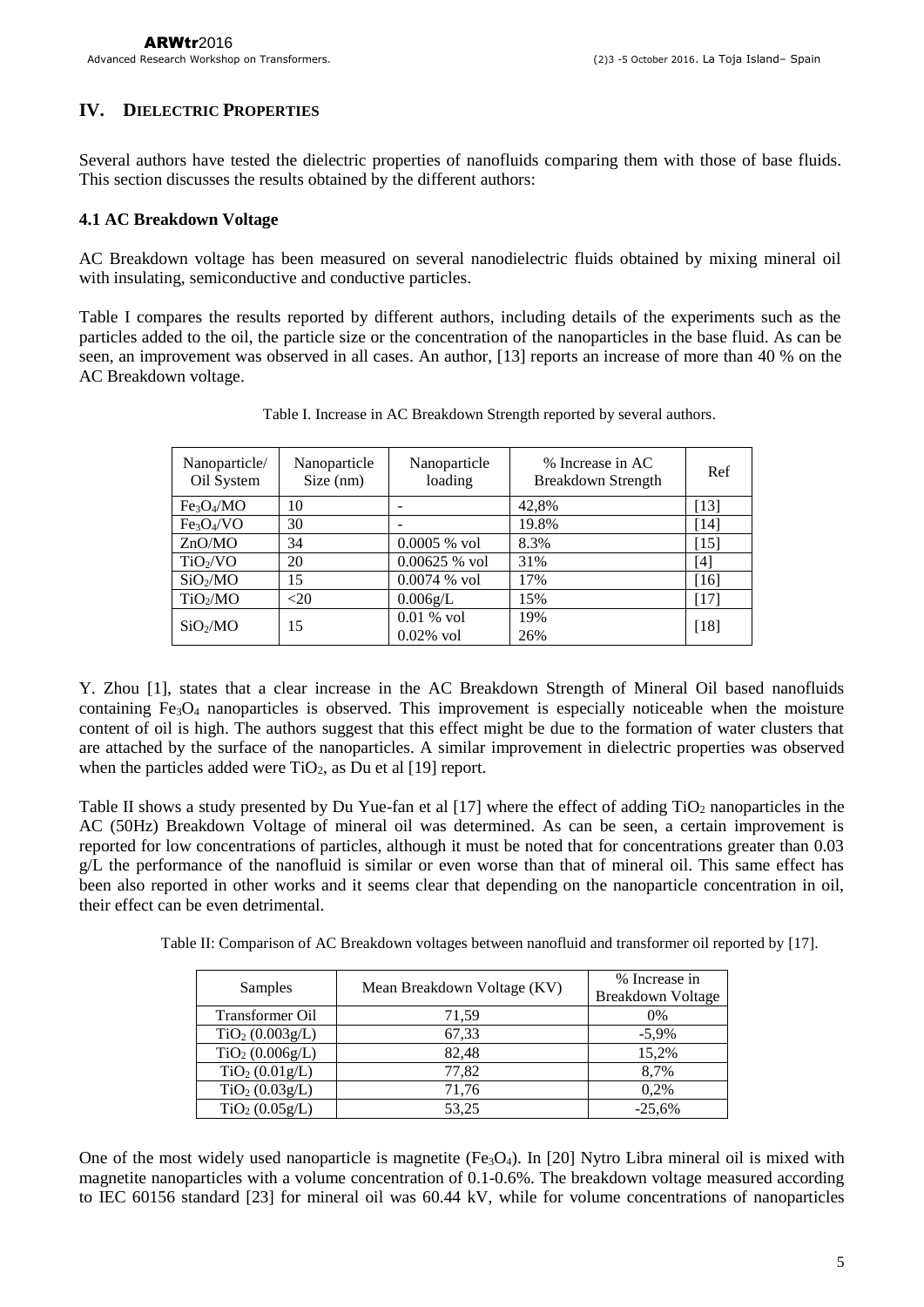0.2%, 0.3% and 0.6% was 63.76 kV, 70.16 kV and 53.84 kV, respectively. So, increasing the volume concentration may increase the voltage breakdown, but up to a limit in which the magnetic nanoparticle concentration could result in a decrease of the breakdown voltage due to the form of conducting chains close to the electrodes. In this case, the optimal nano oil volume concentration for having the higher breakdown voltage is around 0.2-0.3% [20], [21].

In [22], the statistical behaviour of the AC breakdown voltage is compared in mineral, synthetic and natural ester oils according to IEC 60156 standard [23]. The breakdown voltage of insulating oils, generally follows a Normal distribution and its average value is higher in natural esters than in mineral oils. Besides, this value is also higher for natural esters at the risk levels of 1%, 10% and 50% ( $U_{1\%}$ ,  $U_{10\%}$ , and  $U_{50\%}$ ). As an additional result, the dielectric strength of ester oils is generally greater than that of mineral oils under AC voltages.

Another effect that must be taken into account [24] is that the AC breakdown voltage rises with the size of the nanoparticles up to a certain limit that depends on the nanoparticles concentration in the fluid. As an example, for the ester fluid FR3, the breakdown voltage is 55.1 kV, while for the same fluid containing 40.7 nm Fe<sub>3</sub>O<sub>4</sub> is 68.5 kV, an increase of 24.5%. Besides, in [25] it is found that the AC breakdown voltage also depends on the chemical composition of the nanoparticles.

Additionally, in [13] is found that the improvement on the AC breakdown voltage, in  $Fe<sub>3</sub>O<sub>4</sub>$  mineral oil-based nanofluids, is greater as the water content of the oil increases, Fig. 5.



Figure 5. AC breakdown for mineral oils and Fe3O<sup>4</sup> mineral oil-based nanofluids as function of water content. Taken from [1] that adapted it adapted from [13]

Finally, [24] shows that the polarization of the surfactants that coat the particles can significantly influence the electron trapping depth of natural ester based nanofluids. The results have shown that the breakdown strength increases for nanofluids with a smaller thickness ratio of surfactant. Besides, in [1] it is shown that the choice of a certain surface modifying agent can increase or decrease the AC breakdown strength of mineral oil-based ferrofluids. According to this, Fig. 6 shows the influence of two  $TiO<sub>2</sub>$  nanoparticle surface modification agents compared with the AC breakdown voltage of  $TiO<sub>2</sub>$  mineral-oil based nanofluids related to the  $TiO<sub>2</sub>$ concentration.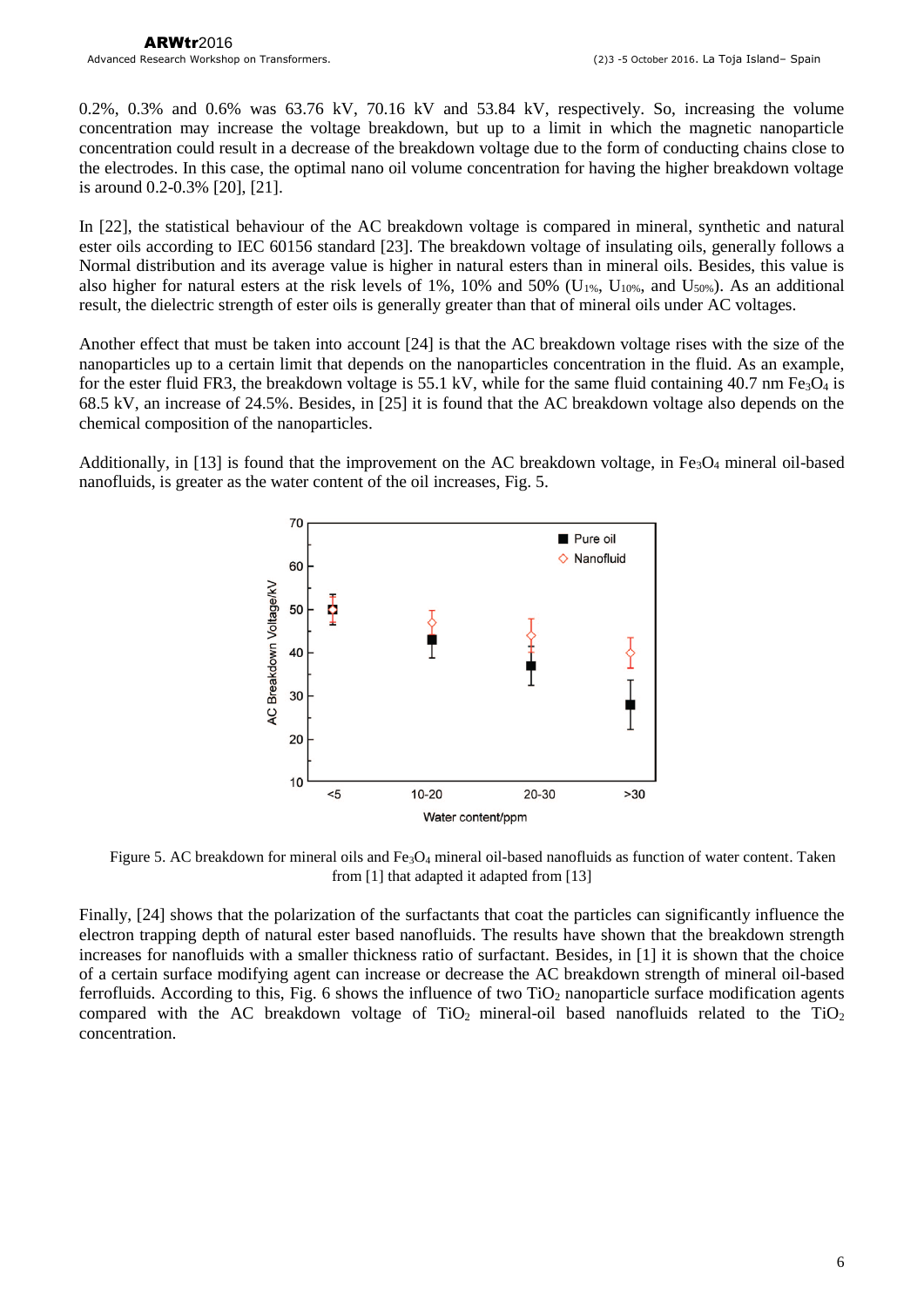

Figure 6. AC breakdown voltage dependency of surfactants for different mineral oil-based TiO<sub>2</sub> nanofluids compared with different  $TiO<sub>2</sub>$  concentrations [1] adapted from [26]

#### **4.2 DC Breakdown Voltage**

Several authors have reported an increase of the DC Breakdown Voltage of insulating fluids when nanoparticles are added [1]. As shown in Fig. 7, the DC breakdown voltage showed an increases as the concentration of  $Fe<sub>3</sub>O<sub>4</sub>$  nanoparticles increased from 0.2-2 vol%. Besides, in some tests, the specimen was subjected to a 20 mT external magnetic field, and this effect reduced the DC breakdown voltage compared to the same concentration without external magnetic field applied [27]. The authors sustained that the reason for this observation is the formation of a micrometer-sized aglomerated  $Fe<sub>3</sub>O<sub>4</sub>$  particles in the nanofluid as a result of magnetic dipole-dipole interaction between each nanoparticle under the external magnetic field [1].



Figure 7. DC breakdown voltage compared with electrode distance for mineral oil and different concentrations of Fe3O4 oil-based nanofluids, some of them are subjected to a 20 mT external magnetic field [1] adapted from [27]

According to [28], it is found that the DC breakdown behaviour it is very different from positive to negative DC applied voltage, i.e. for mineral oil compared with  $TiO<sub>2</sub>$  nanoparticles (0.075 vol%), the positive DC breakdown is quite similar for mineral oil and for nanofluid, however, the negative DC breakdown showed a significant increase, according to Table III.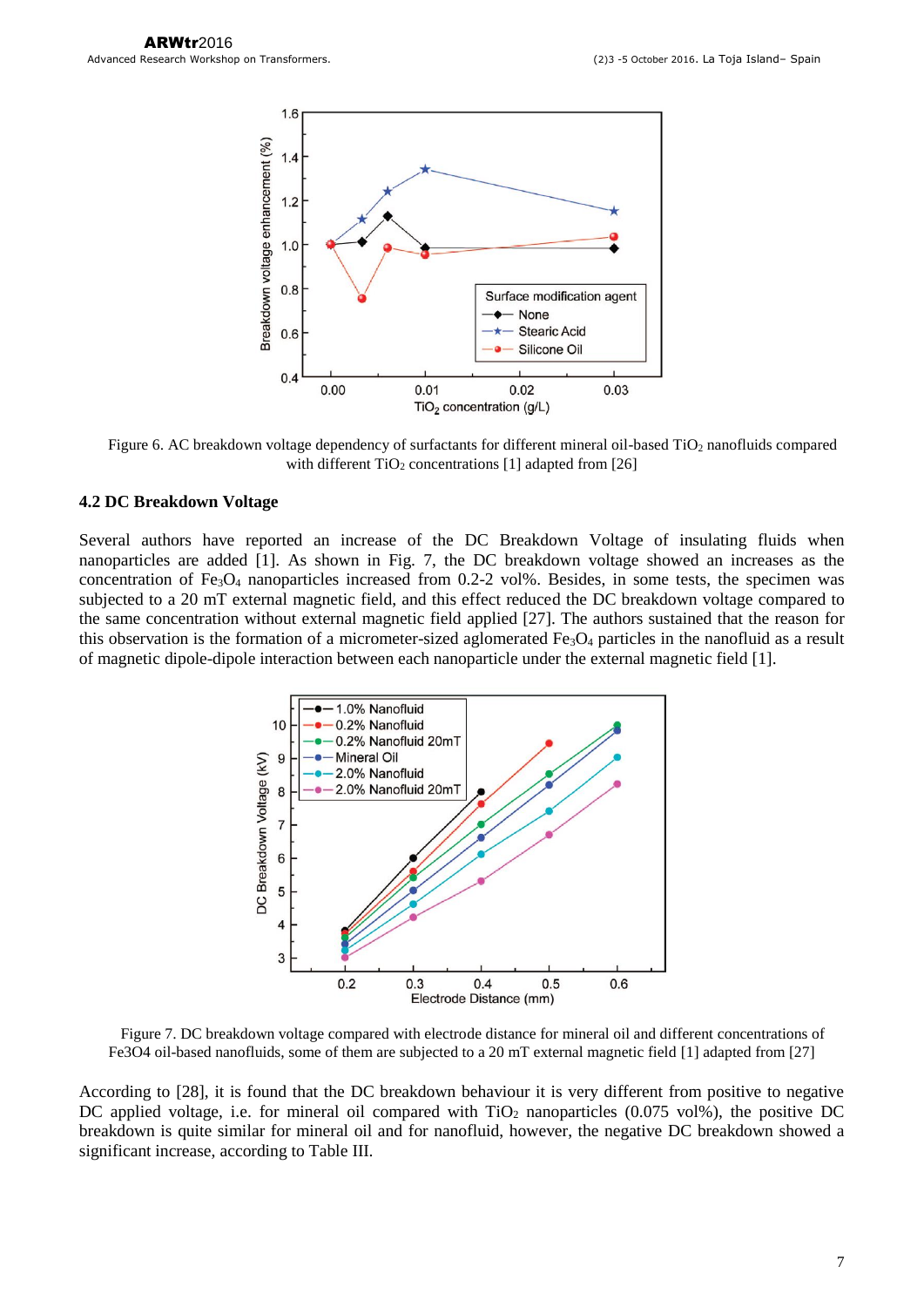| Samples        | $DC(+)$<br><b>Breakdown</b><br>Voltage(KV) | Standard<br>Deviation<br>(KV) | $DC(-)$<br><b>Breakdown</b><br>Voltage (KV) | Standard<br>Deviation<br>(KV) |
|----------------|--------------------------------------------|-------------------------------|---------------------------------------------|-------------------------------|
| Mineral<br>oil | 49.1                                       | 2.6                           | 66.3                                        | 4.0                           |
| Nanofluid      | 45 I                                       | 1.8                           | 84.6                                        | 64                            |

Table III DC breakdown voltage of mineral oil and nanofluid. Taken from [29].

#### **4.3 Streamer propagation in nanofluids. Lightning impulse.**

A streamer discharge is a transient electrical discharge that can appear when an insulating medium, e.g. insulating oil, is exposed to a large voltage drop, such as in the case of a lightning impulse.

Streamer propagation in transformer fluids depends on the field ionization and thus, as many of the mobile electrons produced by ionization are trapped before they can be swept away from the ionization region, the electrodynamics involved in the development of the streamer in the nanofluid will be significantly slower than that of pure oil. Besides, nanofluids have slower positive streamer velocities and higher positive voltage breakdown than that of pure conventional oil [30]. In [13] the effect of the nanoparticles on the propagation velocity of positive streamers was studied, observing that that parameter was reduced by as much as 46% by the addition of the particles. The effect of reducing the propagation velocity of streamer is higher as the nanoparticle conductivity increases [30]. A slower propagation velocity allows more time for the impulse voltage to be extinguished, so the positive voltage breakdown must be higher than that obtained in conventional transformer oil. Note that positive streamer implies a greater risk for the insulation of electrical equipment than negative streamers.

In [3], the average breakdown voltage for positive lightning impulse of a natural ester was found to be 73.9kV, while for the Fe<sub>3</sub>O<sub>4</sub> based nanofluid it rose to 101.5kV, a 27.2% increase. In the case of the negative lightning impulse, the average values for the breakdown voltage were 83.8 kV for the base fluid vs. 93.7 kV for the nanofluid, a 10.6% increase. In addition, the breakdown time also increased for the nanofluid compared with the base liquid [14], i.e. 9.9 µs for vegetal oil and 12.0 µs in nanoparticle's oil-based, which represents a 17.5% increase of the breakdown time.

Finally, O'Sullivan [31], Sima [2] and [30] implemented several mathematical models in Finite Elements to study streamer phenomena in insulating fluids when different types of nano-particles are dispersed in them.

#### **4.4 Partial discharges (PD) in nanofluids**

Breakdown occurs after discharge initiation and propagation across the oil. Besides, the breakdown voltage measurement alone provides little information on the discharge process. Therefore, it is important to investigate the details of the discharge mechanisms in mineral oil and in nanofluids. In [32], the PD inception voltage (PDIV), PD duration, PD rise time, total discharge magnitude and PD voltage amplitude is compared for mineral oil, silica nanofluid and fullerene nanofluid (with an average particle size of 15 [nm] and 1 [nm], respectivelely) under DC voltage. The discharge mechanism in mineral oil depends strongly on the polarity of the applied DC voltage. Under negative DC polarity, inception voltage and discharge magnitude are quite similar between nanofluids and the reference mineral oil. However, under positive DC voltage, the nanofluids show an increased inception voltage and a reduction of the total discharge magnitude compared to the reference mineral oil, [33].

According to [29] the dielectric withstand of partial discharge of mineral oil can be improved by the addition of TiO2 nanoparticles. The PDIV is increased and the PD magnitudes and numbers of PD pulses are reduced, as it is shown in Table IV  $[1]$ ,  $[29]$ .

Table IV. PDIV, PD magnitudes, and numbers of PD pulses acquired at 1.0 and 2.0 PDIV during 10 minute measurements intervals in mineral oil and  $TiO<sub>2</sub>$  nanofluids.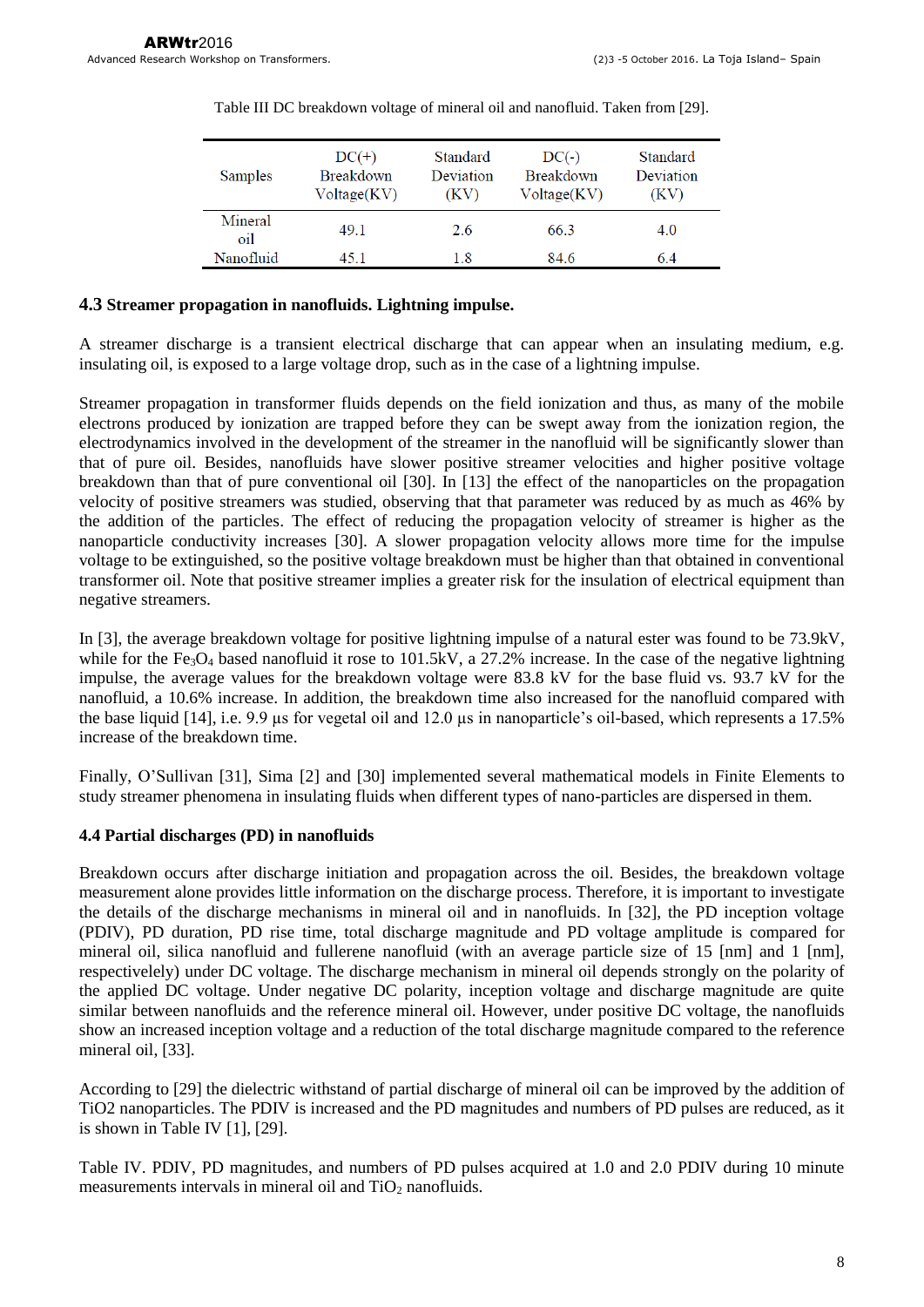| Sample                     | <b>PDIV</b> | Std. Deviation | Measured at 1.0 PDIV |                  | Measured at 2.0 PDIV |                  |
|----------------------------|-------------|----------------|----------------------|------------------|----------------------|------------------|
|                            | (kV)        | (kV)           | Pulse                | Mean discharge   | Pulse                | Mean discharge   |
|                            |             |                | number               | magnitude $(pC)$ | number               | magnitude $(pC)$ |
| Mineral oil                | 30.6        | 2.7            |                      | 435              | 245                  | 6062             |
| TiO <sub>2</sub> Nanofluid | 33.1        |                |                      | 245              | 168                  | 5180             |

Finally, in [33] three different nanofluids, silica ferrofluid 0.2, graphene oxide, and SiO<sub>2</sub>, DC and AC withstand capability are compared with mineral oil. As a result, for all nanofluids, nanoparticle concentrations around 0.2 g/l enhance dielectric withstand properties under quasi uniform fields. Under divergent fields, partial discharge characteristics are improved under AC conditions. Under DC conditions silica nanofluid performs better than mineral oil, but the other two nanofluids do not perform well.

# **V. CONCLUSIONS**

From the year 2010, interest in nanodielectric fluids applications has increased significantly. Several research groups are working with different materials (both fluid and particle type), focusing their studies on the thermal and dielectric properties of these liquids.

Authors have observed that the addition of nano-particles to the oil improves the dielectric behavior of the fluid increasing its breakdown voltage and the AC pulse and other thermal properties. The application of such liquids could achieve more compact designs of transformers and improve the reliability of the new high voltage transformers for AC (UHVAC-ultra-high voltage alternating current) or DC (Ultra-high voltage direct UHVDC- current).

Although the results reported in good number works are promising, more research is necessary to make nanofluids a feasible industrial solution. Investigations should be carried out to determine aspects such as influence of the applied materials and techniques, the long term stability of the fluids, the thermal and dielectric properties under different conditions or the interaction of the particles with other elements of the transformers.

# **VI. AKNOWLEDGEMENT**

This work has been supported by the Spanish Ministry of Economy and Competitiveness within the project DPI2015-71219-C2-2-R.

# **REFERENCES**

- [1] Y. Lv, Y. Zhou, C. Li, Q. Wang, and B. Qi, "Recent progress in nanofluids based on transformer oil: Preparation and electrical insulation properties," *IEEE Electr. Insul. Mag.*, vol. 30, no. 5, pp. 23–32, 2014.
- [2] W. Sima, J. Shi, Q. Yang, S. Huang, and X. Cao, "Effects of conductivity and permittivity of nanoparticle on transformer oil insulation performance: Experiment and theory," *IEEE Trans. Dielectr. Electr. Insul.*, vol. 22, no. 1, pp. 380–390, 2015.
- [3] J. Li, R. Liao, and L. Yang, "Investigation of natural ester based liquid dielectrics and nanofluids," *ICHVE 2012 - 2012 Int. Conf. High Volt. Eng. Appl.*, vol. 56, no. 2 mm, pp. 16–21, 2012.
- [4] Y. Zhong, Y. Lv, C. Li, Y. Du, M. Chen, S. Zhang, Y. Zhou, and L. Chen, "Insulating properties and charge characteristics of natural ester fluid modified by TiO2 semiconductive nanoparticles," *IEEE Trans. Dielectr. Electr. Insul.*, vol. 20, no. 1, pp. 135–140, 2013.
- [5] P. Krishna Kumar, S. Senthil Kumar, and M. Ravindran, "Investigation on mixed insulating fluids with nano fluids and antioxidants," *2014 Int. Conf. Adv. Electr. Eng. ICAEE 2014*, pp. 6–9, 2014.
- [6] G. Dombek, Z. Nadolny, and P. Przybyłek, "The Study of Thermal Properties of Mineral Oil and Synthetic Ester Modified by Nanoparticles TiO 2 and C 60," *Ichve*, pp. 1–4, 2014.
- [7] B. Wang, J. Li, B. Du, and Z. Zhang, "Study on the stability and viscosity of Fe3O4 nano-particles vegetable insulating oils," *ICHVE 2012 - 2012 Int. Conf. High Volt. Eng. Appl.*, pp. 307–310, 2012.
- [8] M. V. Avdeev, M. Balasoiu, V. L. Aksenov, V. M. Garamus, J. Kohlbrecher, D. Bica, and L. Vekas, "On the magnetic structure of magnetite/oleic acid/benzene ferrofluids by small-angle neutron scattering," *J. Magn. Magn.*